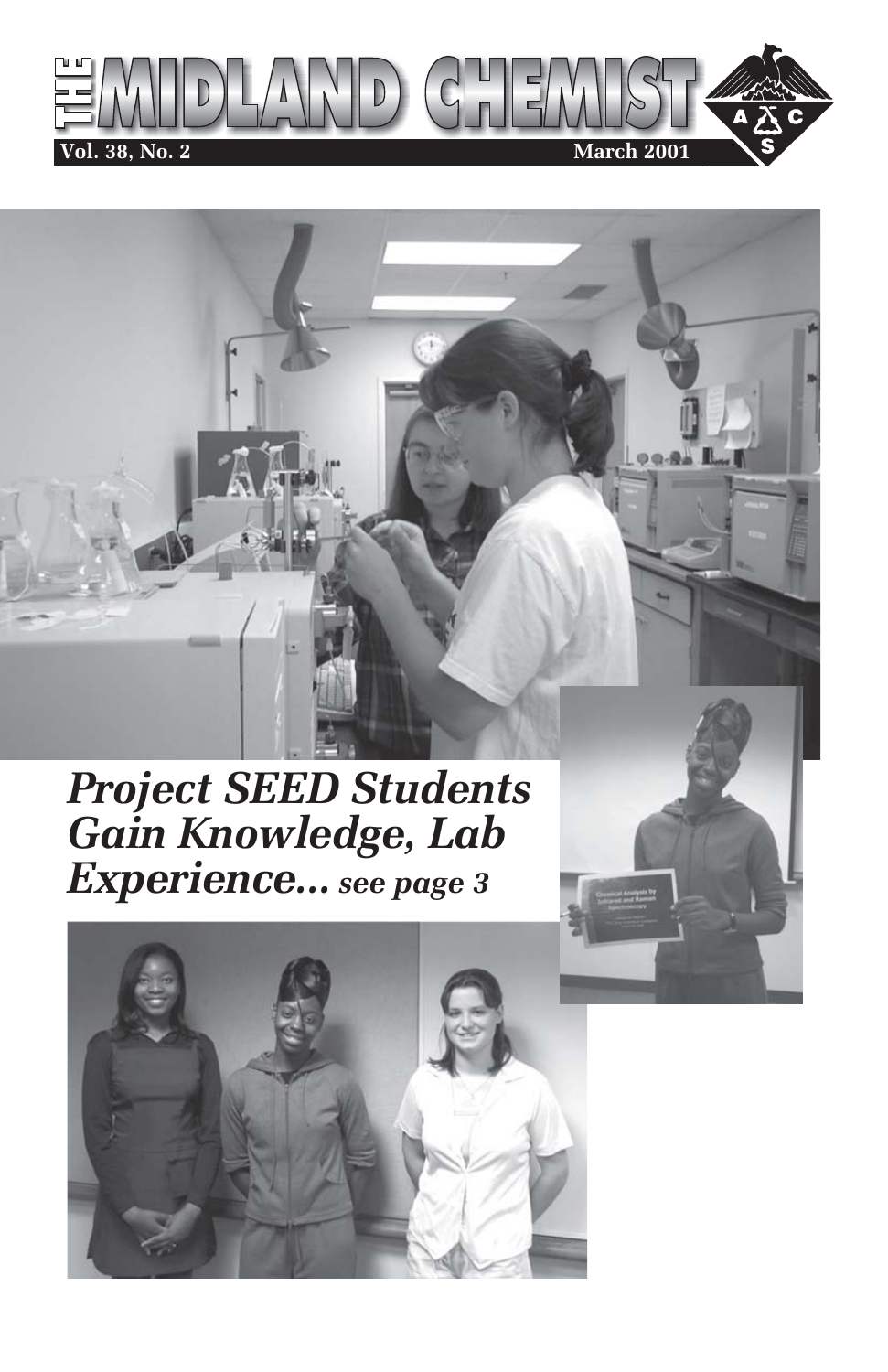

Volume 38, Number 2 March 2001

#### *In This Issue...*

| Tenth Annual Spring Science Education Recognition Dinner  6 |  |
|-------------------------------------------------------------|--|
|                                                             |  |
|                                                             |  |
|                                                             |  |
|                                                             |  |
|                                                             |  |
| Important Dates on the ACS Midland Section Calendar  14     |  |

*The Midland Chemist* is published eight times a year by the Midland Section of the American Chemical Society.

American Chemical Society Midland Section PO Box 2695 Midland, MI 48641-2695 http://membership.acs.org/M/Midl

#### *Volunteer Staff*

|                                | 517-832-7485             |
|--------------------------------|--------------------------|
|                                | ann.birch@editech-mi.com |
| Vicki Sible Coordinator        |                          |
|                                |                          |
| Kerry Pacholke  Advertising    |                          |
| James R. Birch  Design, layout |                          |

Please submit all articles and photographs to the editor, Ann Birch. Instructions for article submission are on the Midland Section web site, as is contact information for other staff members. Authors can also contact Ann directly with any questions.

Neither *The Midland Chemist*, nor the Midland Section, nor the American Chemical Society assumes any responsibility for the statements and opinions advanced by contributors of or to *The Midland Chemist*.

Cover photographs by Peggy Hill.

© Copyright 2001 Midland Section of the American Chemical Society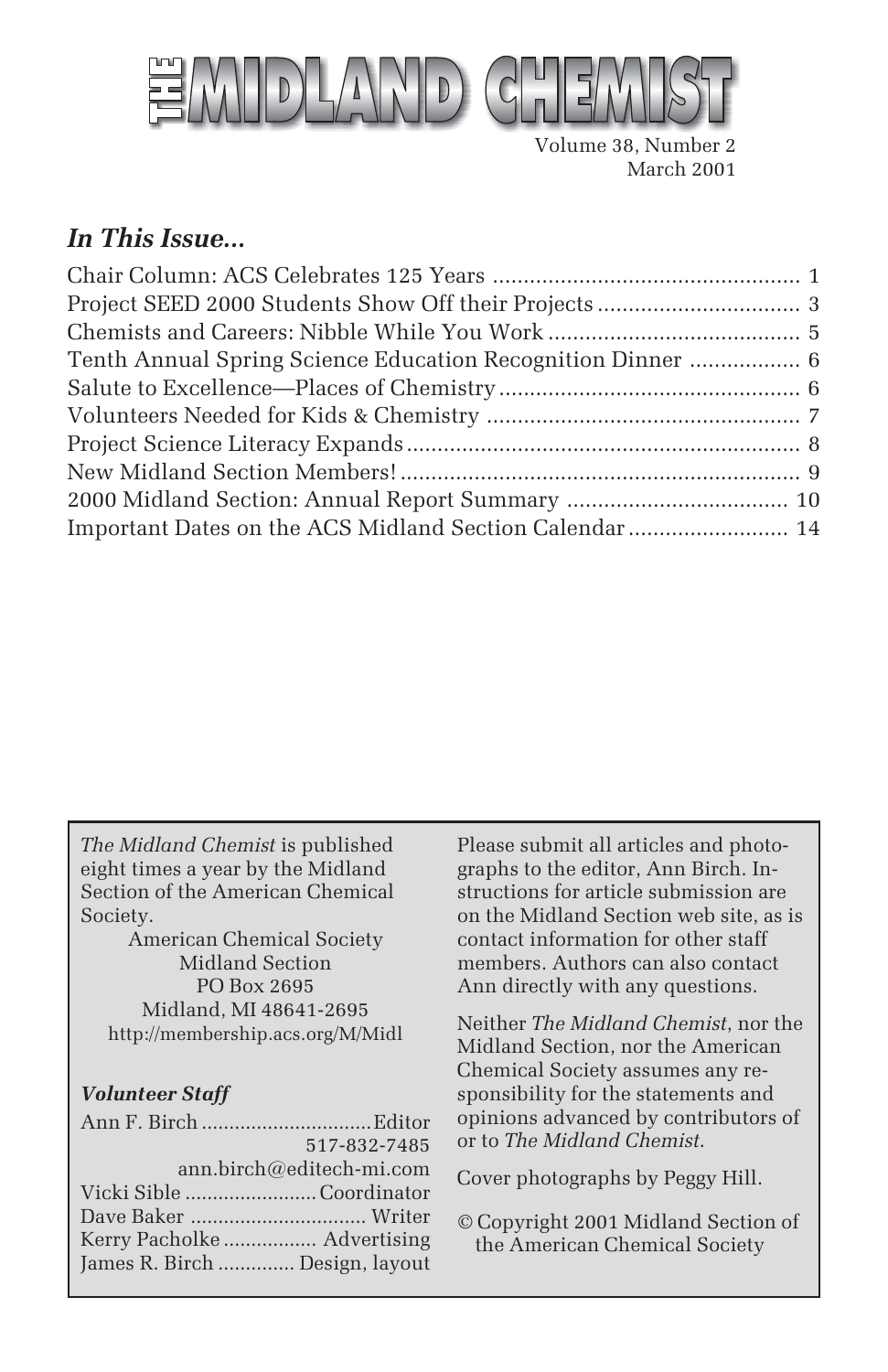### *Chair Column*

# **ACS Celebrates 125 Years**

 $\mathbf{I}$ id you know that this is the 125<sup>th</sup> anniversary of the ACS? Well, I didn't, but it is. They tell us that local sections have been a part of the ACS since 1891, and further assert that local sections "are its sustaining force." The two oldest sections are the New York and Rhode Island sections, both formed in that year (1891). That would make them 110 years old. It dawned on me that I couldn't remember quite when the Midland section was formed. I recalled that we had a 75 $^{\rm th}$  anniversary a few years ago, but couldn't quite remember when. So I visited our web page at http://membership.acs.org/M/Midl/ and refreshed



George Eastland, Chair ACS Midland Section

myself on the details. A most handy site, that web page. As I did in last month's column, I highly recommend it to you.

Turns out that we were founded in 1919, with 30 dues-paying members. That makes the section 82 years old...nearly as old as my kids think I am. Anyhow, back to the 125<sup>th</sup> anniversary. The national office has identified eight projects to commemorate the anniversary, chosen to involve the Society at all levels. Those are:

- 1) The designation of an insignia and slogan to use throughout 2001
- 2) A coordinated effort to supply local sections with materials featuring the 125<sup>th</sup> anniversary (We've already received some of that.)
- 3) Symposia and gatherings at the National Meetings
- 4) Several public-relations efforts, including a *Chemical and Engineering News* feature and a 25-year addendum (1976–2001) to the ACS history book
- 5) The development of a "timeline"—125 years of chemical achievement in graphical form
- 6) A National Historical Chemical Landmark event in New York City (the birthplace of the ACS)
- 7) Membership activities
- 8) Placing all donations to the ACS  $125<sup>th</sup>$  anniversary into Challenge 2000, the matching gift fund of the American Chemical Society (I should note that, as a section, we received almost \$15,000 from Challenge 2000 last year and intend to apply for more this year.)

The national office has set as a goal that each section should have at least one observance, commemoration, or celebration during 2001. We would be very pleased to hear from anyone who has any ideas about how the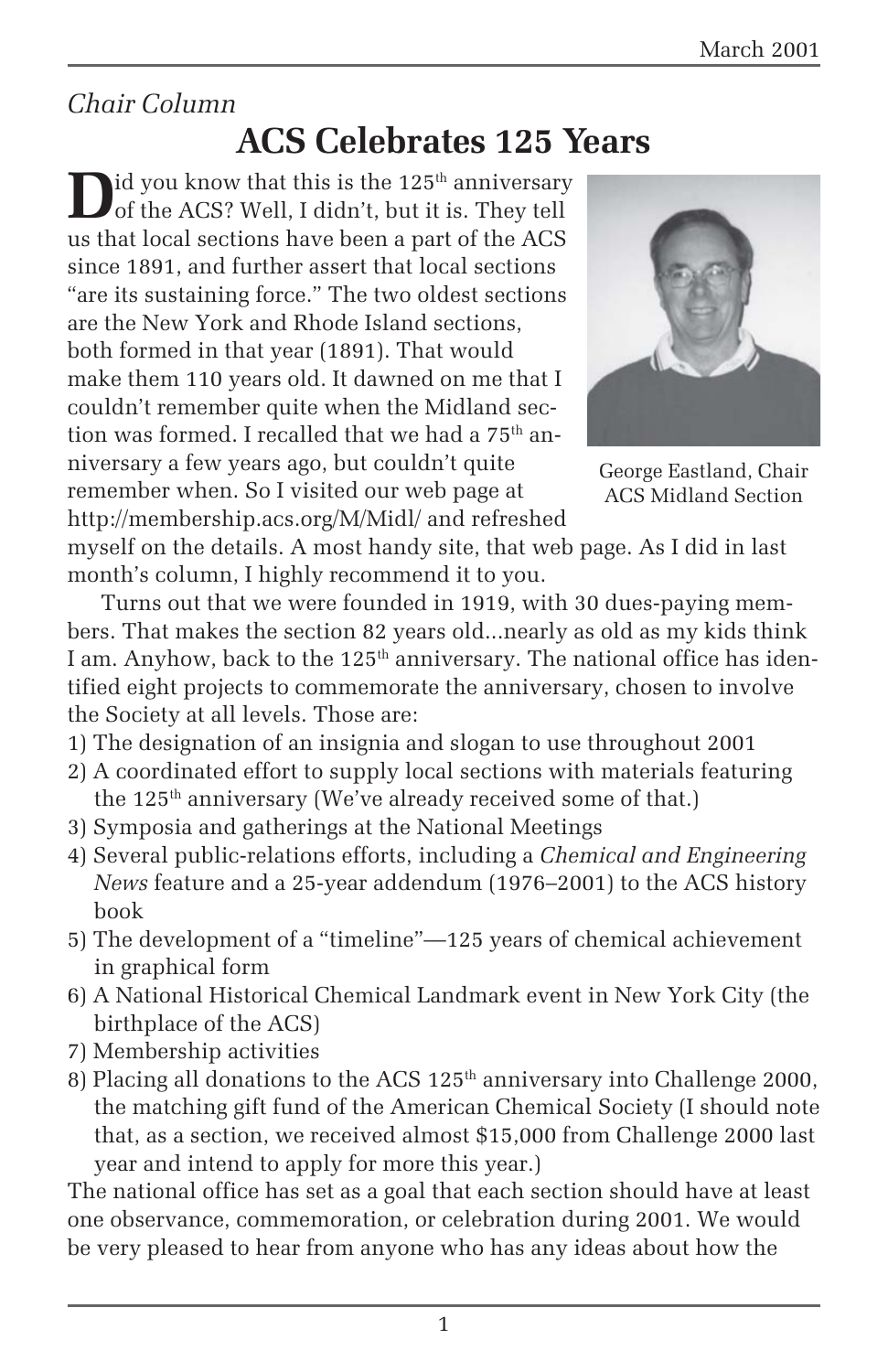#### *The Midland Chemist*

Midland section could conduct such an observance. We will be addressing this issue at our next couple of board meetings. Check the "Important Dates" section at the end of each issue of *The Midland Chemist* for the date, time, and location. And that reminds me... I hope that everyone realizes that board meetings are open to all members. Please come if you have something you'd like to contribute, or if you are just curious about what goes on. You will find a number of people who have given much time and effort to the Section in an effort to make the organization valuable for *all* members. If it hasn't been so for you, let us know how it could be.

Speaking of the "Important Dates" section in *The Midland Chemist*, look for the programs that Pat Cannady and his program committee are developing. By the time this issue hits your desk, the first of those, a dinner with and talk by Dave Camp, will have come and gone (February 21), but there will be other, equally interesting programs during the year. Give one or two of these a try...you'll like them.

Finally, I'd like to give a special notice to a new committee, the Minority Affairs Committee. Lin Dorman has managed to assemble a list of very capable people (like himself!) and I expect that the group will make a real addition to the efforts of the section. And, yessiree, you can read about the committee and their plans on our web page!

ou Scotland

 $\ast$ 

# Living. Improved daily.

OW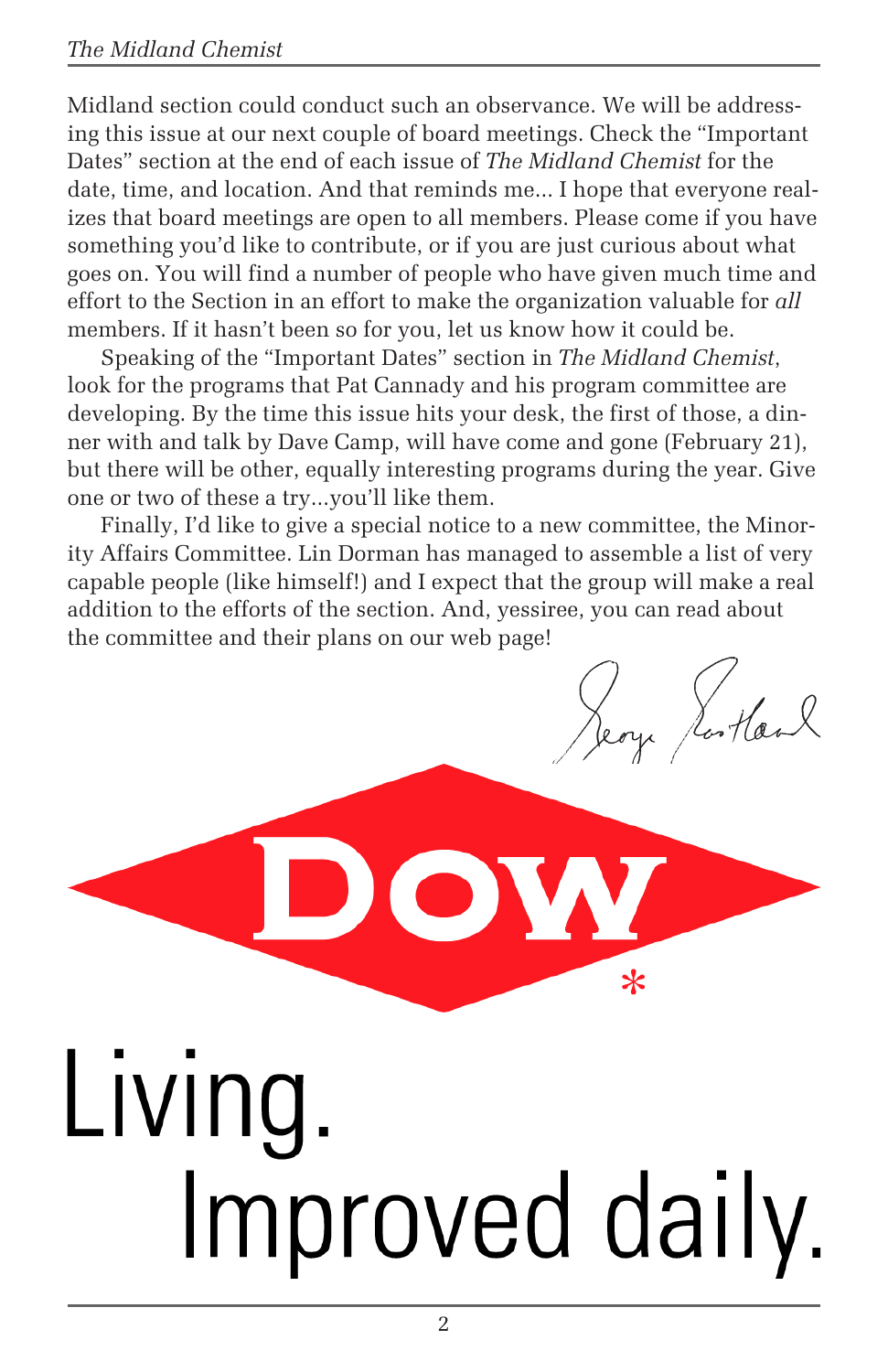# **Project SEED 2000 Students Show Off their Projects**

*By Peggy Hill*

**T**he summer of 2000 found five area high school students engaged in research in four chemistry laboratories in the mid-Michigan area as part of the Project SEED program. Every year the Midland Section provides a substantial portion of the funding for SEED students. In addition, a few Midland Section members volunteer their time to guide these students in their research projects.

These preceptors work directly with their student on a day-to-day basis for 8 to 10 weeks, providing them with a research project, supervising their work, and helping them prepare a written report and a poster to be presented at the annual Fall Scientific Meeting of the Midland Section.



*Lekeisha Hibbler, Saginaw High, worked with Anne Leugers, Dow Chemical, on an analytical project. Photo by Peggy Hill*

SEED stands for "Summer Experience for Economically Disadvantaged." The program's mission statement reads, "to assure that students



*Sandrena Hall, Saginaw High, presented her project on latex thickeners. Preceptors were Joann Surma and David Smith, Dow Chemical.* 

from economically disadvantaged backgrounds have opportunities to experience the challenges and rewards of chemicallyrelated sciences". Despite being disadvantaged in an economic sense, our SEED students have been smart, conscientious, and sincere. They find that the exposure Photo by Peggy Hill to a research environ-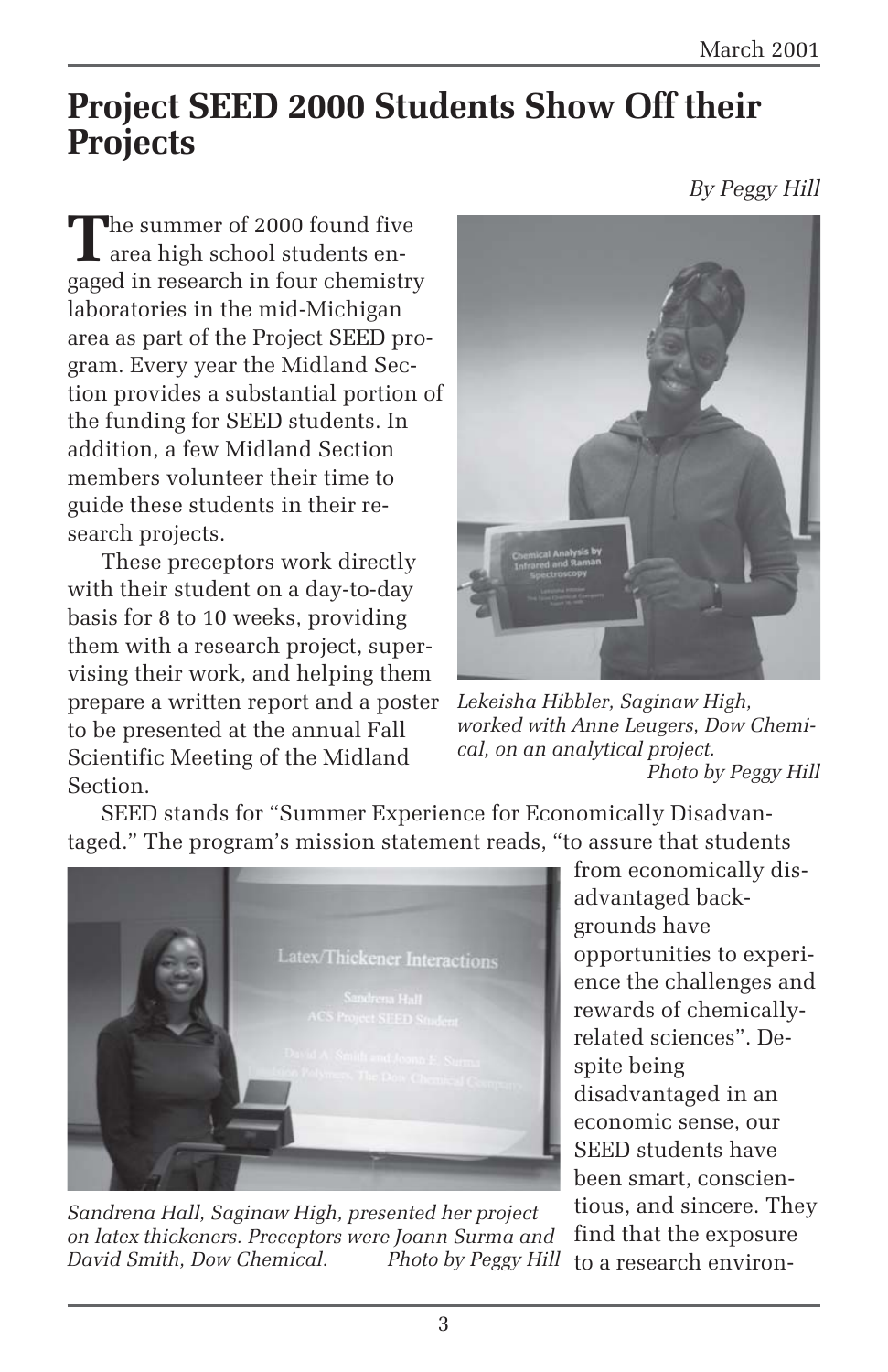

*Laura Platt, Shepherd High, worked with Estelle Lebeau, CMU, on analyzing rock samples. Photo by Peggy Hill*

ment is a very useful experience as they make plans for future careers. Since many of these students do choose a science-based career, their SEED experience gives them more background and awareness than they would otherwise have.

Two of our SEED II students, Lekeisha Hibbler and Sandrena Hall, entered the fresh-

man class at Central Michigan University this fall. As a result of her many academic achievements, Sandrena Hall was also awarded an ACS Project SEED College Scholarship.

Five SEED students worked this year with preceptors at The Dow Chemical Company, Saginaw Valley State University, and Central Michigan University. Their research topics are summarized in the table below.

| <b>SEED I Students</b>            | <b>Preceptor</b>                           | <b>Project</b>                                                                                          |
|-----------------------------------|--------------------------------------------|---------------------------------------------------------------------------------------------------------|
| Laura Platt.<br>Shepherd H.S.     | Estelle Lebeau,<br><b>CMU</b>              | Extraction and identification of<br>components in a volcanic rock<br>sample from Big Bend National Park |
| Latisha Casery,<br>Saginaw H.S.   | Dave Karpovich, DDT studies<br><b>SVSU</b> |                                                                                                         |
| Ebony Blackmon,<br>Saginaw H.S.   | Dave Karpovich, DDT studies<br>SVSU        |                                                                                                         |
| <b>SEED II Students</b>           | <b>Preceptor</b>                           | <b>Project</b>                                                                                          |
| Lekeisha Hibbler,<br>Saginaw H.S. | Anne Leugers,<br>Dow Chemical              | Chemical analysis by infrared and<br>Raman spectroscopy                                                 |
| Sandrena Hall.<br>Saginaw H.S.    | Joann Surma,<br>Dow Chemical               | David Smith and Latex-thickener interactions                                                            |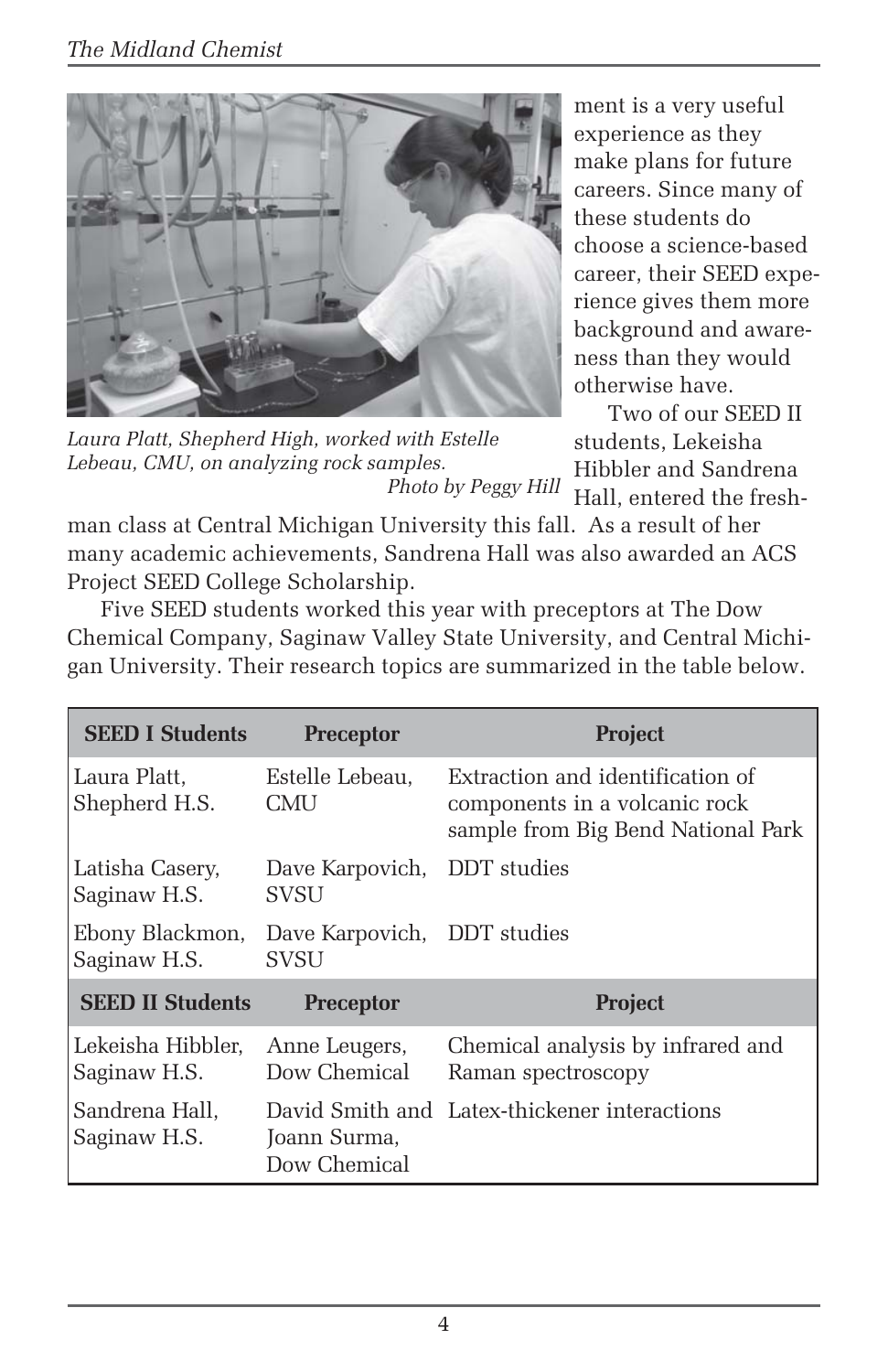## *Chemists and Careers* **Nibble While You Work**

*By Don Miller*

*[Editor's note: Don Miller has been active for several years in the Career Services committee of the Midland Section. From time to time, Don will be providing articles related to the work environment and news about Section employment as we begin to develop a regular feature on careers.]*

In a recent *Fortune Magazine* article, Michael Schrage wrote the following: When James Watson took over as director of the Cold Springs Harn a recent *Fortune Magazine* article, Michael Schrage wrote the followbor Lab, he spent more on refurbishing the dining room than on upgrading the lab equipment. Why would a Nobel Prize winning lab director spend time and money redecorating the cafeteria? Because that is where some of the most important conversations in the lab took place. He replaced the small tables with large ones which were less exclusive. Colleagues who had never met had no choice but to sit down and talk informally with one another. Those informal chats led to very serious ideas, said Watson, which would have been lost if employees spent their lunch breaks at outside restaurants where there was little incentive to discuss work projects.

Few companies treat their cafeterias as the strategic assets they could be. For starters, every cafeteria could be equipped with white boards or flip charts for any table that wants to brainstorm or record thoughts. This would be easy to do and inexpensive. To go more high tech, computer screens could be imbedded in the tables, transcription equipment installed as well as high-speed LANs so people could network as they eat.

Even in today's rather drab cafeterias, creative people often want to mix business with pleasure as they eat and scribble ideas on napkins and yellow pads. The well-designed cafeteria of the future could be the most productive place in tomorrow's enterprise.



- Failure Analysis
- Competitive Product Analysis
- Additive Analysis
- Color Body Identification
- Taste & Odor Analysis
- Consulting Services

1910 W. St. Andrews Rd., Midland MI 48640 Phone: 517-832-5555 Fax: 517-832-5560 info@impactanalytical.com www.impactanalytical.com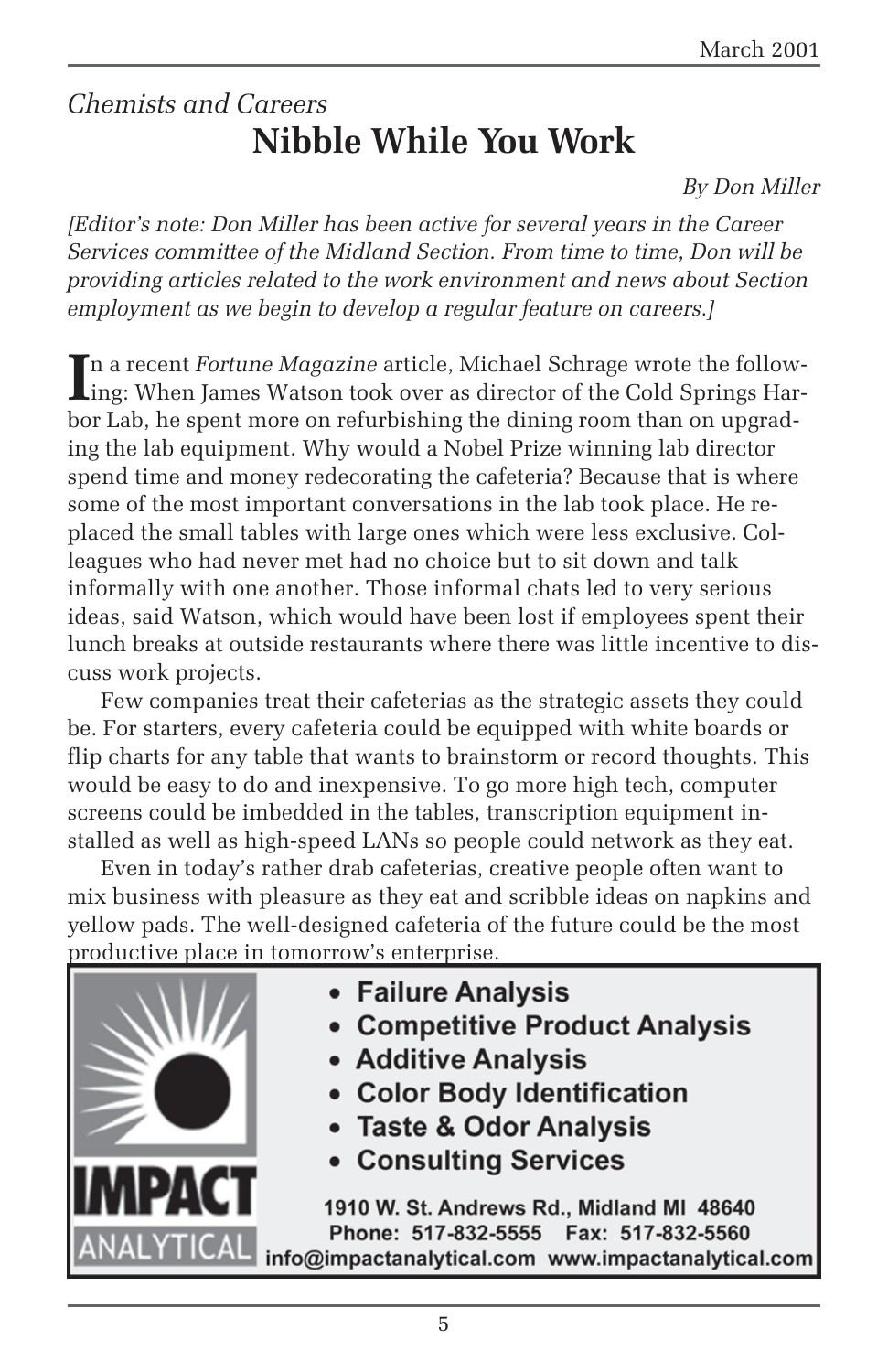# **Tenth Annual Spring Science Education Recognition Dinner Salute to Excellence—Places of Chemistry**

Wednesday, April 25, 2001 6:00 p.m. to 9:00 p.m. Hall of Ideas, Midland Center for the Arts 1801 West St. Andrews Midland, Michigan

Program:

| 6:00 p.m. | Reception                   |
|-----------|-----------------------------|
| 6:30 p.m. | <b>Buffet Dinner</b>        |
| 7:30 p.m. | Program                     |
| 8:00 p.m. | <b>Awards Presentations</b> |

**A**t the 2001 Recognition Dinner, teachers and students will be honored for their outstanding achievements in science education. The Midland Section's Science Literacy Committee will recognize important places in chemistry as part of ACS's Salute to Excellence.

 The cost of the dinner is \$15.00 per person and includes appetizers, dinner, dessert, and beverage.

Please respond by mail using the form below. Your dinner reservation request must be received by April 11, 2001. You may also register by fax  $(517-774-3883)$  or email  $(p.\text{equattribute}(\textcircled{a})$  and pay at the door. The Center for the Arts is located off of Eastman Avenue between M-20 and Saginaw Road. This event is co-sponsored by the Midland Section of the American Chemical Society (underwritten by grants from The Dow Chemical Company and Dow Corning Corporation) and the Hall of Ideas. For further information, contact Phil Squattrito at 517-774-4407.

*To reserve your place, return this form with payment by April 11, 2001 to* Phil Squattrito, Department of Chemistry, Central Michigan University, Mt. Pleasant, MI 48859.

| Name(s):                                                                                    |
|---------------------------------------------------------------------------------------------|
| Affiliation:                                                                                |
| Address:                                                                                    |
| ACS member? Y N<br>Phone/Email:                                                             |
| Enclose payment of \$15.00 per person. Checks should be payable to<br>"Midland Section ACS" |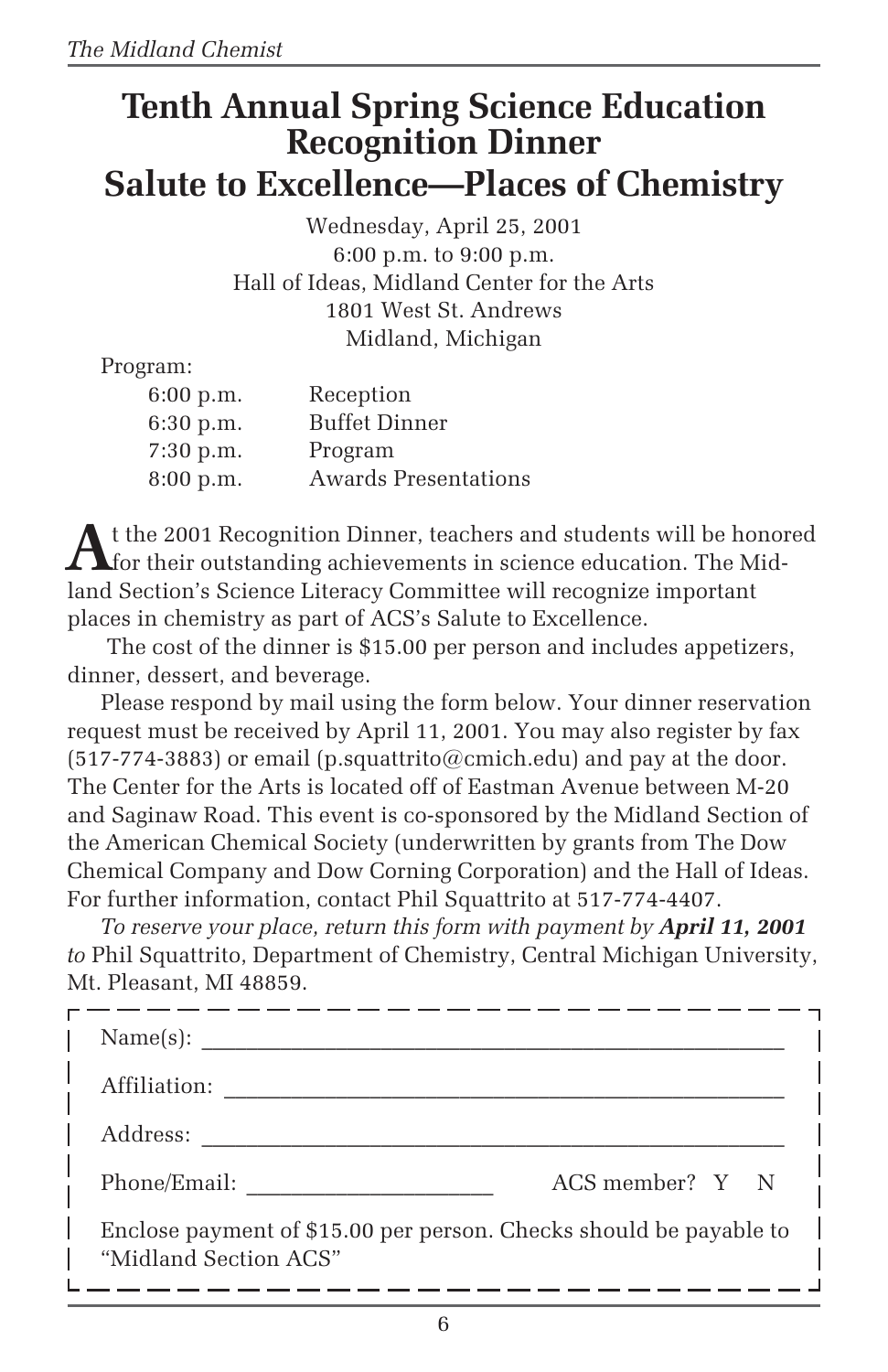# **Volunteers Needed for Kids & Chemistry**

#### *By Pat and Pete Dreyfuss*

**M** ore than 900 children have taken part in the Midland Section's Kids & Chemistry (K&C) program since hands-on K&C debuted in Midland in February 2000. We have many more opportunities pending for 2001. We need all the volunteers we can get if we are to satisfy the demand for our program from the community and the kids. The experiments are simple for trained scientists. It's fun! It's immensely rewarding! So far primarily retirees have staffed most of the presentations, but the kids also need younger role models. A 2-hour commitment is all you need to make. You won't regret it!

Typically, we have 25 to 50 kids at a time, and six tables that need staffing by at least one trained scientist each. (We usually get "assistants" from teachers, parents, or chaperones.) All of the programs currently planned will take place at the Midland Center for the Arts and would supplement other activities at the MCFTA. We need volunteers for:

• Sherlock Holmes Exhibit: Our contribution  $=$  The Case of the Unsigned Letter.

Dates: March 14, 15, 23, and 28.

Time: 9:00 a.m.–1:00 p.m. (2-hour shifts)

• Science & Technology Week: Our contribution = Chemistry of Toys (a new program for Midland)

Dates: April 23–27

Times: 9:00–11:00 a.m. and 12:00–2:00 p.m. Lunch provided for those who work both shifts!

• Wizardly Wednesdays: Our contribution = 15-minute activities to be determined

Dates: June 20–August 15

Times: 10 a.m.–noon

Whether we can cover all these activities depends on you, the members and affiliates of the Midland Section. We have a committee to set them up and an approved place to carry them out. Our community has the experts needed to give our kids a love and understanding of chemistry for life. Let's do it!

Interested? Contact us by e-mail at P2Drey@aol.com or phone (517) 832-7651 or write to P. Dreyfuss at 3980 N. Old Pine Trail, Midland, MI 48642. Tell us when you can help and we'll be ready for you and for the kids.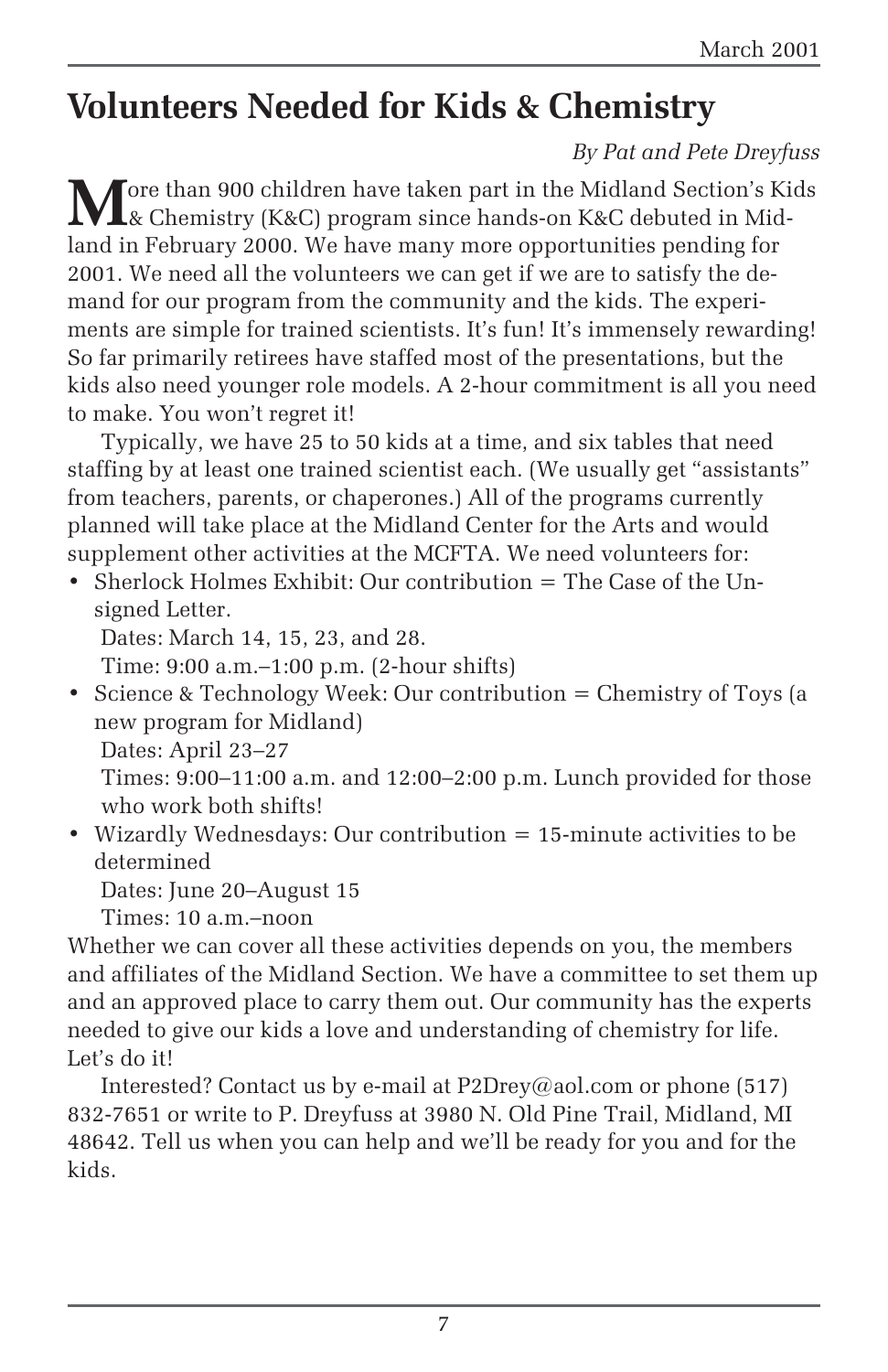# **Project Science Literacy Expands**

*By John Blizzard*

This year our Project Science Literacy program has expanded to in clude a "*how to" guide* and an *advanced* (second year) workshop designed around the environment and polymer chemistry. The following table summarizes the training sessions:

| Year     | <b>Session</b>                                       | <b>Counties</b> | <b>Teachers</b> |
|----------|------------------------------------------------------|-----------------|-----------------|
| 2000     | 8 Midland                                            | 6               | 140             |
|          | 1 Concordia College                                  | 1               | 23              |
| 1999     | 8 Midland                                            | 6               | 247             |
|          | 1 Advanced                                           | 1               | 15              |
|          | 2 Training                                           | 4               | 29              |
|          | Since this program began, this brings the totals to: |                 |                 |
| $1995 -$ | 52 Midland                                           |                 |                 |
| 2000     | 6 Advanced                                           |                 |                 |

6 Training >1500 Our "how to" guide is a complete workshop guide detailing all of the information needed for any Section or group to organize, fund, and present the "Bringing Science to Life in the Classroom" teacher workshops. This has been distributed to over six groups within Michigan in 1999 and two additional states (New York, New Jersey) in 2000 (via ACS National). To date, two of these areas in Michigan (Saginaw and Macomb) and three out-of-state areas are in the process of establishing this workshop in their areas.

A new initiative in this program is with Native Americans. We are in the process of bringing science to life at three Chippewa schools in Mt. Pleasant. This includes establishing a complete science facility at this complex, including training, lab equipment, and lab set-up. Committee members:

| OUMMILLED MONDO: |                     |                  |
|------------------|---------------------|------------------|
| Jennifer Arnold  | Dave Baker          | John Blizzard    |
| Karol Childs     | Drew Colenrander    | Claudia Douglass |
| Julie Eaton      | Mike Ferrito        | Todd Hogan       |
| Gretchen Kohl    | Nicole Lenz         | Tara Estes       |
| Joan McMahon     | Paul Popa           | Heather Quinn    |
| Barb Roth        | Chuck Roth          | Joan Sabourin    |
| Cheryl Schultz   | Richard Skochdopole | Janet Smith      |
| Marvin Tegen     | Martha Rogers       | Heidi Vandort    |
|                  |                     |                  |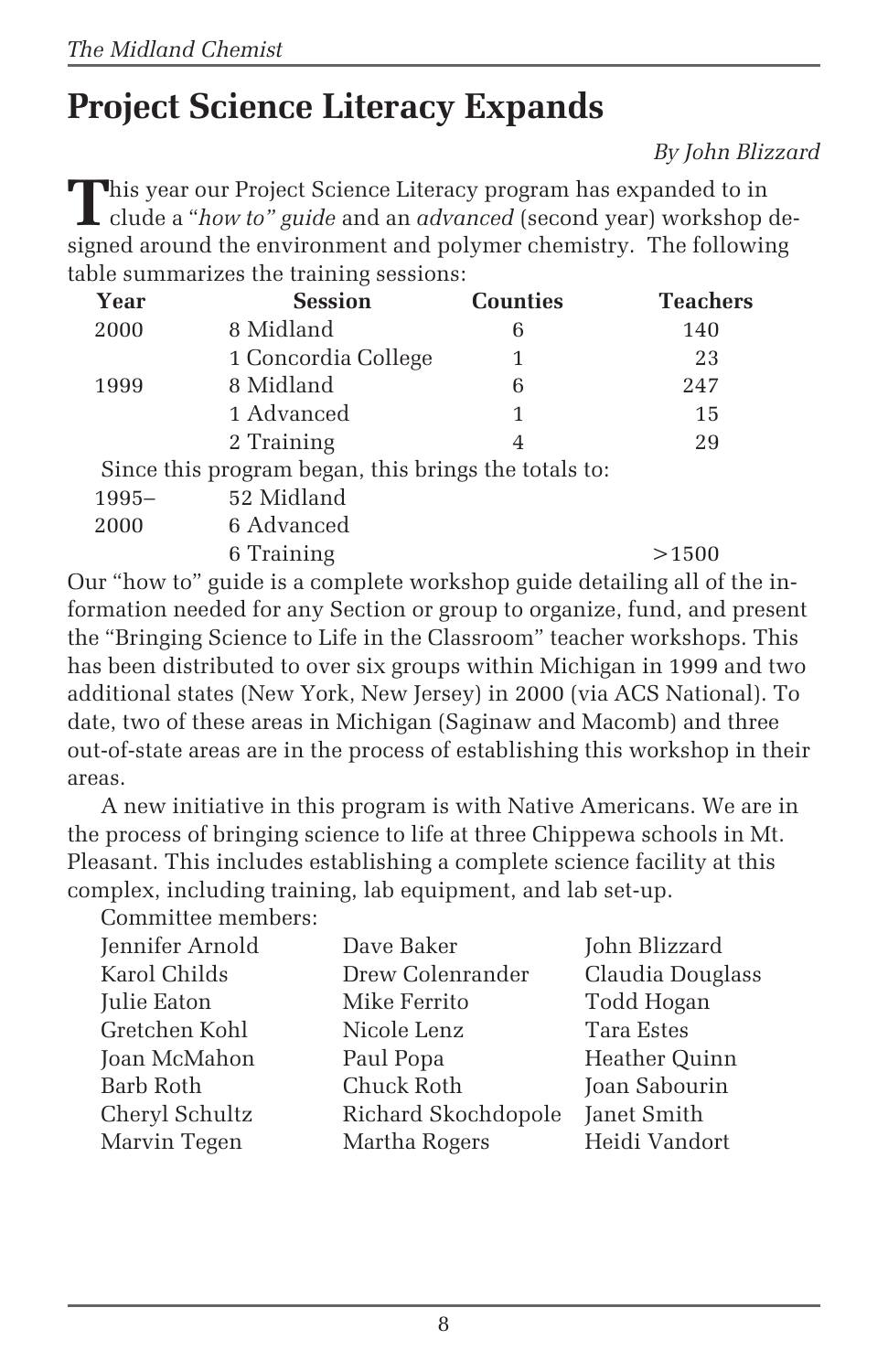# **New Midland Section Members!**

#### *Connie Murphy*

#### *Midland Section Membership Chair*

Welcome! to the following people who have recently either joined the American Chemical Society or transferred to the Midland Section:

- Kristine Danowski
- Yogesh Gala
- James Gall
- Csilla Kollar
- Gertrude Lathrop
- Richard Luczak
- Steven Martin
- Jonathan Moore
- Robert Mortensen
- Angela Taha
- Thomas Zak



# We're responsible.

In 1988, the American Chemistry Council (ACC) launched Responsible Care® to respond to public concerns about the manufacture and use of Chemicals.

Through this initiative, Dow Corning Corporation and other ACC members and partners are committed to continually improving our responsible management of chemicals.

We're responsible because we care.

#### **DOW CORNING**



© 2001 Dow Corning Corporation. *Dow Corning* is a registered trademark<br>of Dow Corning Corporation. *Responsible Care* is a registered service mark<br>of the American Chemistry Council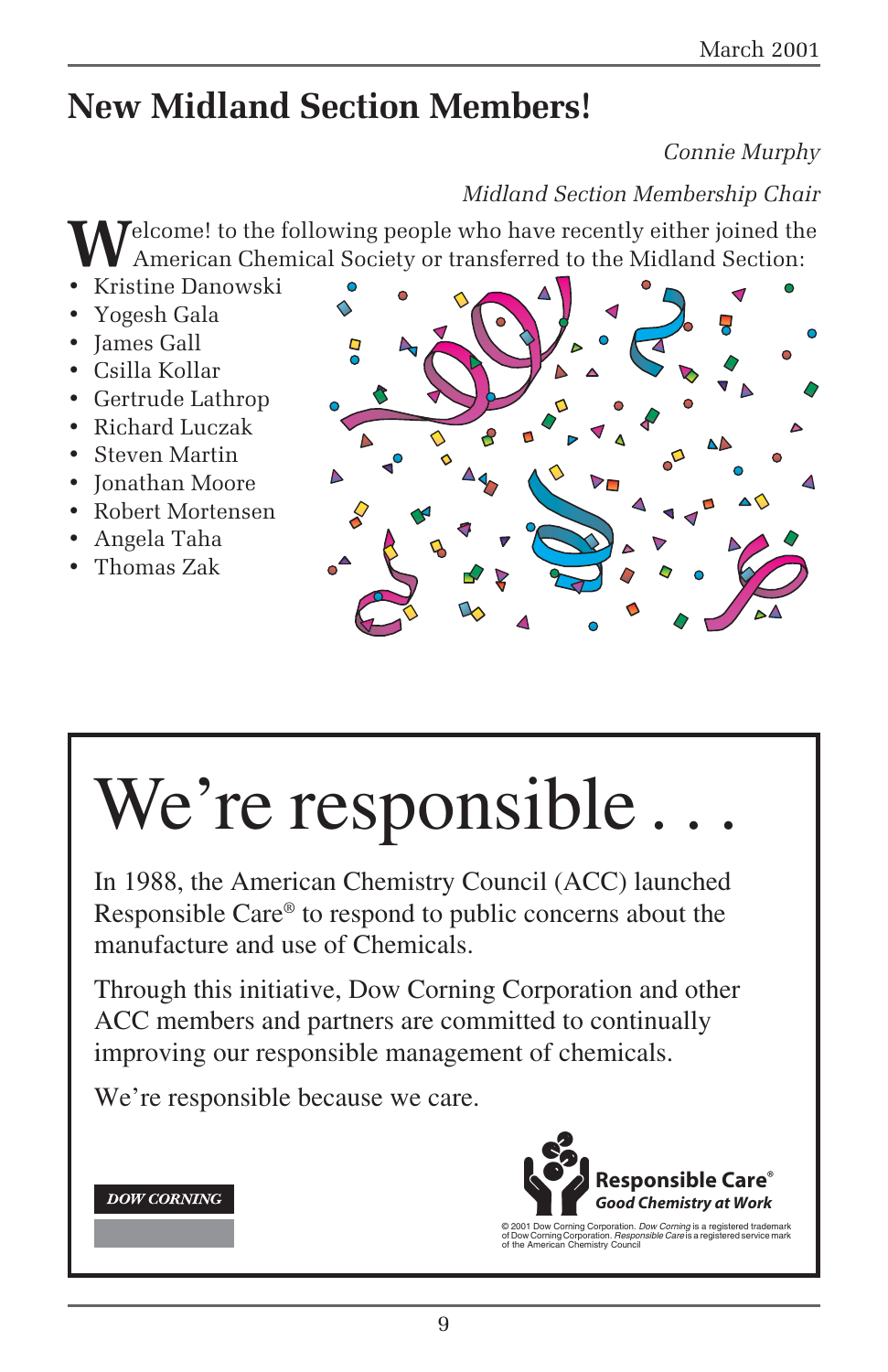# *2000 Midland Section* **Annual Report Summary**

*By Wendell L. Dilling*

*[Editor's note: Because many of the activities described in the summary have been previously covered in* The Midland Chemist*, we will present an abbreviated version. The entire summary will be placed on the Midland Section web site.]*

#### **Top Activities**

The 56th Fall Scientific Meeting (FSM) occurred October 28 at the Dow Employee Development Center in Midland. The event's theme was *Changing Times*, highlighting the evolutionary period in which we live and emphasizing how we must adapt what we do as scientists and ACS members to accommodate technological, professional, social, and educational changes. Fifteen people made oral presentations in symposia on *Careers in Chemical Technology*, *Chemical Education*, *Thermophysical Properties of Elastomers*, and *Biochemistry: Applications to Medical Science*. Additionally, the technical program had 31 poster presentations from industrial and academic contributors.

The year 2000 brought about a new milestone for Project Science Literacy whereby a group of dedicated teachers/volunteers has helped "Bring Science to Life in the Classroom" to more than 1500 Michigan teachers. In 2000, Project Science Literacy expanded to include a "How To" guide and an advanced (second year) workshop designed around environmental and polymer chemistry.

*The Midland Chemist* (*MC*) is a publication of the Midland Section of the American Chemical Society. Substantial changes to *The MC* this year included the following:

- Complete layout redesign
- New ad designs
- Direct printing of addresses (rather than on gummed labels)
- Updating of nonmember mailing list
- Increased use of photos
- Inclusion of crossword puzzles
- Preparation of *MC* web page with instructions to authors and editorial calendar
- Generally increased coverage of Midland Section events

#### **New Activities**

The Minority Affairs Committee's mission is to increase participation in science and technology by under-represented minorities and others, liv-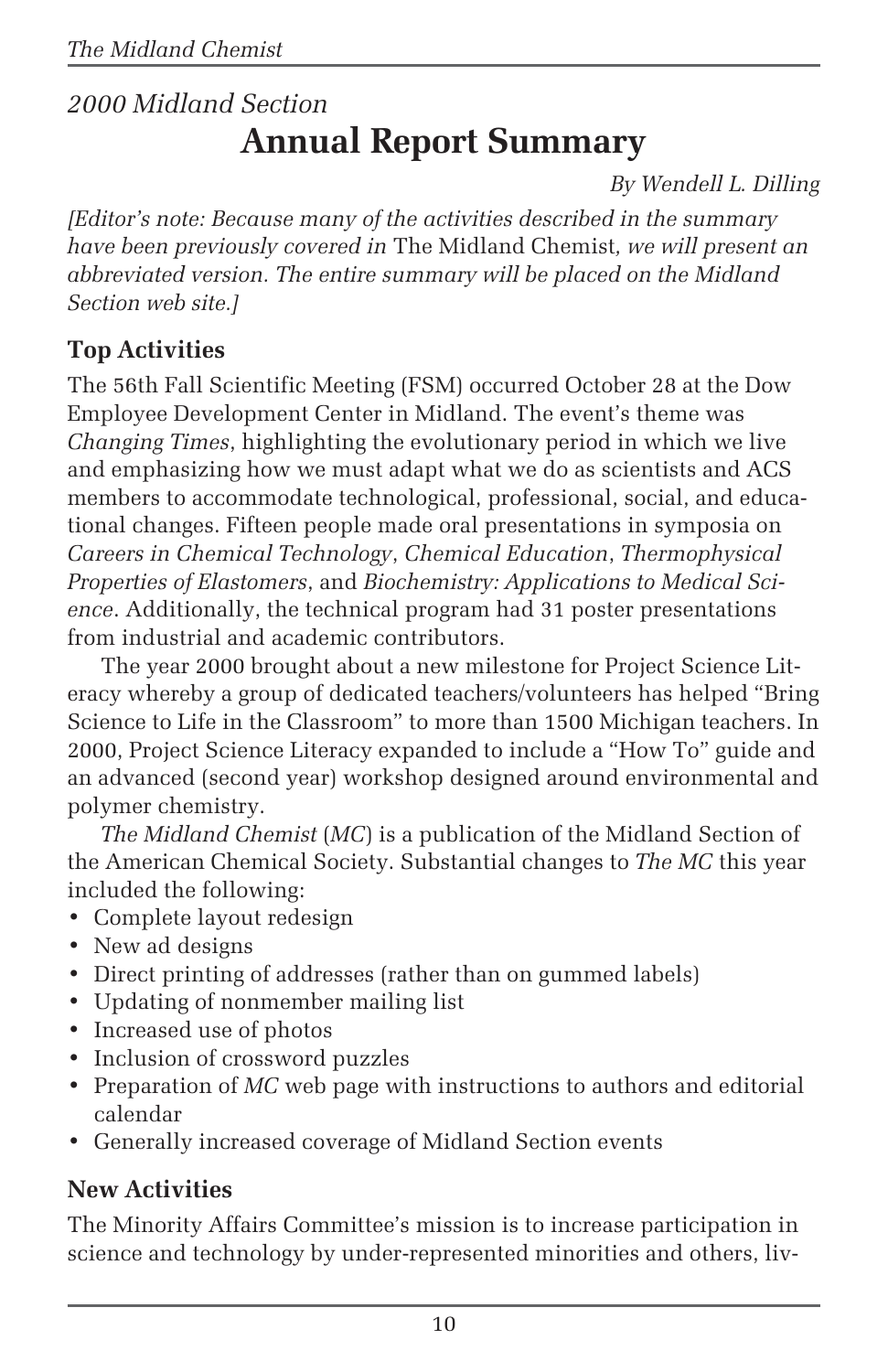ing in Midland, Bay, Saginaw, Gratiot, and Isabella Counties, by actively leveraging existing Section, corporate, and collegiate resources.

The main thrust of the Industry Relations Committee this year was to determine its objectives. One suggestion was to discuss with upper management at The Dow Chemical Company and Dow Corning Corporation what existing or potential Midland Section activities would be valuable to them and their employees. A discussion by leaders of the Midland Section with Dr. Rick Gross, Dow Chemical Company Corporate Vice-President and Director of Research and Development, and two other Dow research managers at the Midland Section Recognition Dinner, December 12, 2000, initiated this activity.

Kids turned into sleuths and Midland chemists became private detectives as they joined forces to solve the mystery of "The Unsigned Letter". The event was part of National Science & Technology Week (NSTW), April 10 through April 14, at the Hall of Ideas of the Midland Center for the Arts (MCFTA). It marked the Midland Section's debut of Kids and Chemistry, a program developed by the American Chemical Society to give scientists the resources and training necessary to share hands-on science with mainly middle school children ages 9 to 12.

The charter of the *ad hoc* Finance Committee was to draft a policy statement that would provide guidance for the present and future on the level of financial reserves the Midland Section should maintain. All committee "meetings" were conducted by e-mail.

Previously the Weyenberg Student Travel Grants had been handled by the Section Chair. Because of increased activity for Science Promotions involving Educator Travel Grants, a new committee was established. A set of guidelines, mirroring those in place for the Student Travel Grants for awarding Travel Grants to Educators was developed by the committee and approved by the Board of Directors.

Project Science Literacy expanded its program of training elementary teachers on presenting chemistry demonstrations to students to include a "How To" guide. Project Science Literacy also expanded its program of training elementary teachers on presenting chemistry demonstrations to students to include an advanced (second year) workshop designed around environmental and polymer chemistry. Project Science Literacy is bringing science to life at three Chippewa schools in Mt. Pleasant. This includes establishing a complete science facility at these schools, including training, lab equipment, and lab set-up.

Several Midland Section outreach programs require current address lists of schools and teachers in the Midland Section area. Trying to keep current lists for each committee has been difficult. Thus a centralized computerized database (542 entries initially) has been started to keep the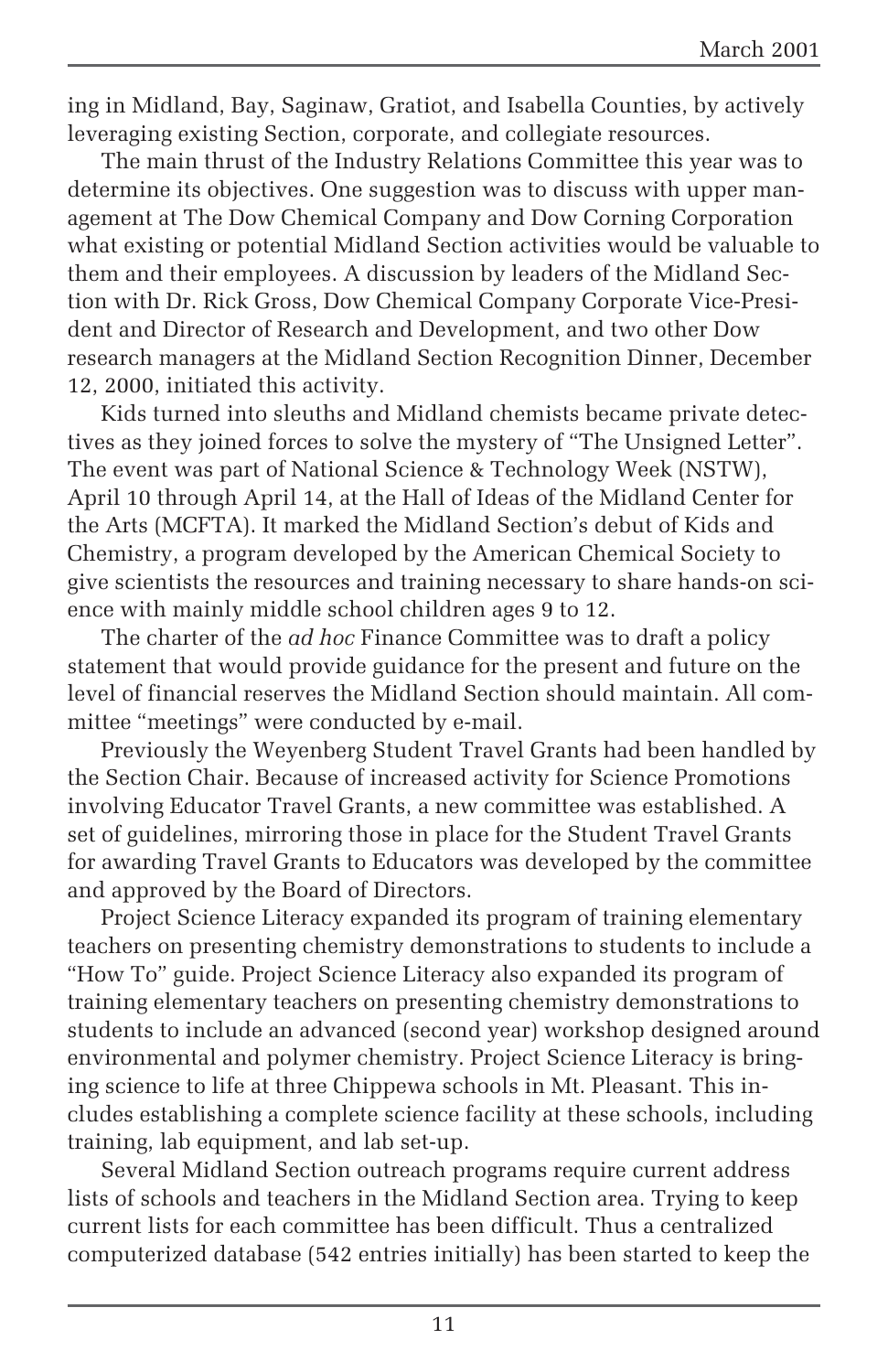data available for all committees to use. Only one database rather than several will need to be updated.

Traditionally the Midland Section and the Mid-Michigan Technician Affiliate Group (MMTG) have a hands-on chemistry booth for six days and evenings every year at the Midland County Fair. This year fair booth volunteers presented a 2-hour glass-blowing demonstration and chemistry show for two evenings.

A new National Chemistry Week Committee activity this year was Professional Scientific Society Day at the Midland County Fair held August 18 at the Midland County Fairgrounds from 4:00–8:00 pm. The theme was "Polymers, Plastics and Sports."

In recent years a significant portion of the funding for the Midland Section has been provided by The Dow Chemical Company Foundation and the Dow Corning Corporation. We again requested funding grants from these two companies. With the expansion of the ACS Challenge 2000 Matching Gift Program to gifts made to local sections for certain outreach programs, the Midland Section was able to secure a \$14,860 matching gift based on a portion of the corporate grants.

#### **Other Section Activities**

In addition to the top activities and new activities described above, the Midland Section continued and expanded many other member-oriented and outreach activities.

The Membership Growth and Retention Committee sent welcoming letters to all new, reinstated, and transferred-in members of the Midland Section. Their names were listed in *The Midland Chemist*. Member interest surveys were sent along with the welcoming letter.

The web site was continuously updated and its use expanded. An increasing number of Midland Section members requested placement of notices on the site for events of interest to chemists.

The Publicity/Public Relations Committee established many contacts and created an effective communications network for distributing information quickly and cheaply. Many publicity items about Section activities were distributed using this system throughout the year.

The major activity of the Government Affairs Committee was the planning and participation in the Science Education Government Affairs Coalition meeting in Lansing, Michigan, on February 11 with Michigan Local Section Representatives. Contacts were made with Senator Emmons and Representative Stamas to discuss ACS's interest in K–12 Education.

The Environmental Affairs Committee pursued getting more value from fuel consumed throughout the world. The approach has been to apply the science of thermodynamics and specifically the second law that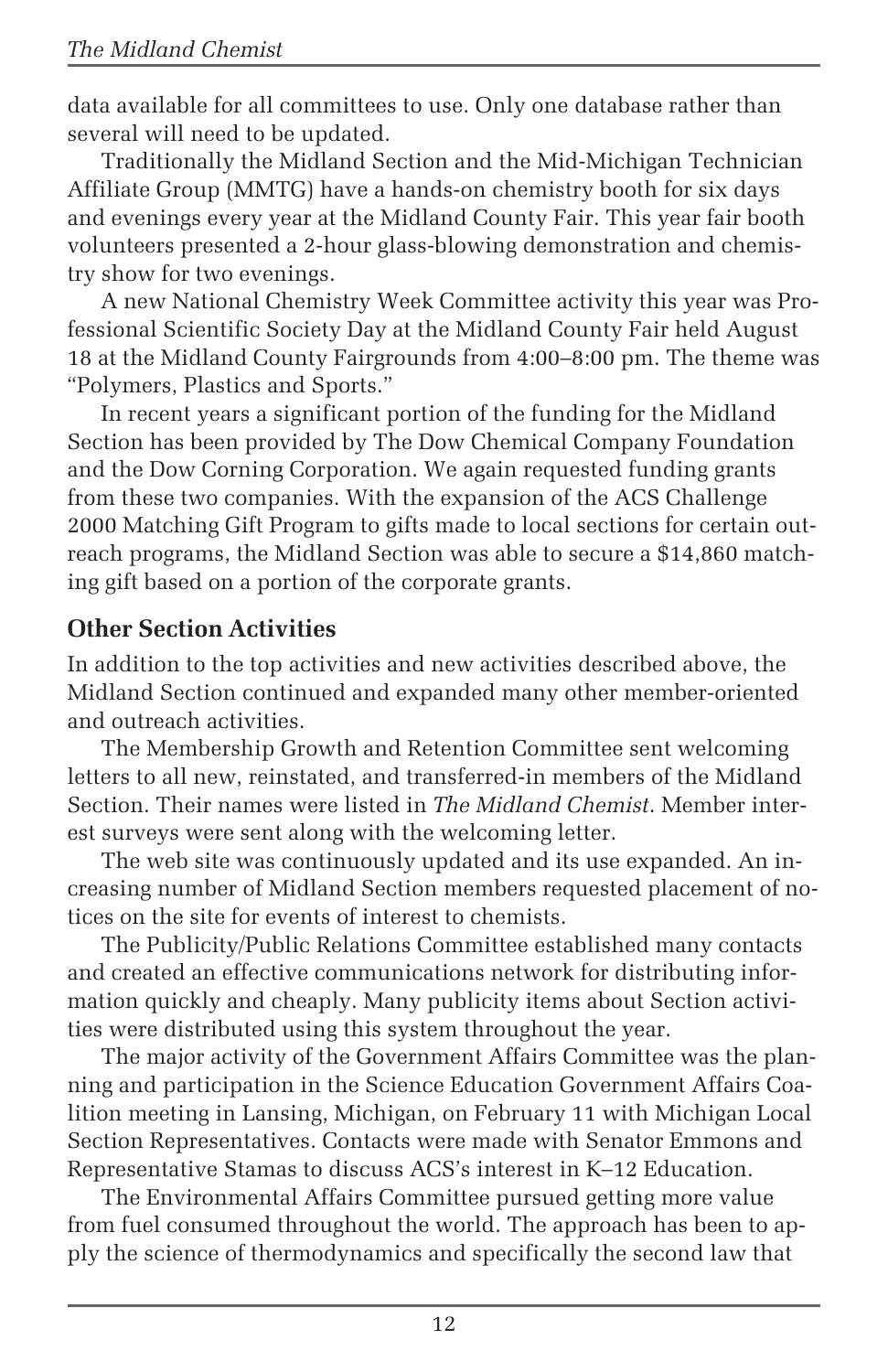deals with entropy.

The Career Services/Professional Relations Committee continued to respond to members who request information or voice concerns over employment and career opportunities. The committee was instrumental in organizing the panel discussion on "Recent Trends in the Chemical Industry" for the Fall Scientific Meeting.

The Awards Committee organized the annual Science Education Recognition Dinner at which student, teaching, and 50-year ACS membership awards were presented. Three awards were presented at the Fall Scientific Meeting including one for Outstanding Achievement and Promotion of the Chemical Sciences.

The Program Committee scheduled seven events. Unfortunately three had to be cancelled because of speaker illness or schedule conflicts. Speakers John Fortman, Edwin Thomas, Attila Pavlath, and Thomas Tidwell delivered talks on topics ranging from nontechnical to technical subjects.

The National Chemistry Week Committee coordinated events all year. Some of the activities are described elsewhere in the annual report. "Masters of the Millennium" was held in the Bay City Mall, April 1–2, in which students and their teachers demonstrated their finished projects to mall shoppers.

During the summer three SEED I students and two SEED II students spent 8–10 weeks working full-time on research projects under the guidance of preceptors at Central Michigan University, Saginaw Valley State University, and The Dow Chemical Company.

The Section participated in the 2000 Chemistry Olympiad Competition. Students (297) from 11 schools participated. Monetary awards were presented to the top scorers.

Sci-Fest 2000 was held at Delta College on November 4. Twenty-three exhibitors demonstrated a variety of science-related activities, some of them hands-on, for 700–750 visitors.

The Midland Section affiliated Mid-Michigan Technician Group (MMTG) carried out an extremely active program. Several lunch seminars and programs resulted in an 85% increase in membership.

Other active committees were Nominations and Elections, Long Range Planning, Historian, Corporate Agent, and Technical Society Interface.